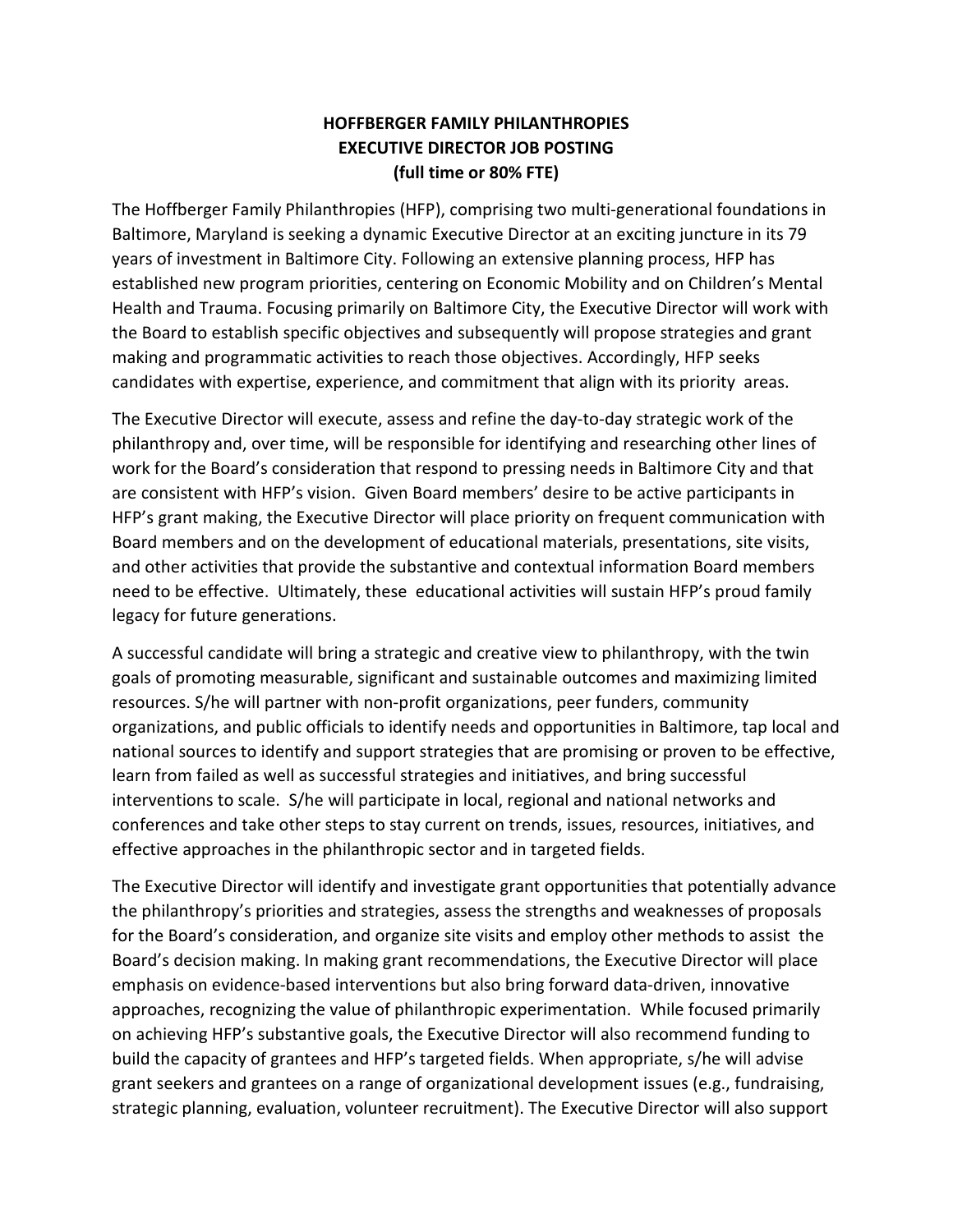legacy grants to The Associated: Jewish Community Federation of Baltimore. In all instances, s/he will monitor, assess, and report the impact of the philanthropy's grants and strategies.

To complement grant making, the Executive Director will occasionally design and implement programmatic activities to highlight and explore issues within HFP's priority areas and to build consensus among advocates, practitioners, public officials, business and community leaders, and researchers on a course of action. S/he will also serve as a resource to the community in HFP's priority areas, represent the philanthropy to the media and general public, and build relationships to maximize the philanthropy's impact.

The Executive Director, working full-time or at 80% FTE, will be supported by shared administrative staff. Staff may also include a part-time Program Associate. With assistance from staff, s/he will have responsibility for grant making and grant administration, budgeting and financial administration, assessment and strategic planning, external relations, and board support. In carrying out these responsibilities, the Executive Director should provide energetic leadership and demonstrate integrity, a strong work ethic, and empathy for individuals and communities requesting and/or supported by the foundation's resources. To assist in identifying, vetting and monitoring grantees, the successful candidate will be active in the Baltimore community. HFP will give preference to candidates living in the Baltimore region.

## Required Education and Experience

- $\checkmark$  Bachelor's degree
- $\checkmark$  Minimum of ten years of relevant experience and/or training
- $\checkmark$  Minimum three years of management (including supervision) experience in non-profit organizations (including foundations), public agencies, or academic institutions
- $\checkmark$  Demonstrated commitment to social, economic, and racial justice
- $\checkmark$  Experience working for or with non-profit organizations (some philanthropic experience preferred)
- $\checkmark$  Knowledge of philanthropy and the process of grant making
- $\checkmark$  Experience working with boards and committees preferred

## Required Skills

- $\checkmark$  Self-directed in setting and meeting deadlines and objectives
- $\checkmark$  Excellent management, analytical, and strategic planning skills
- $\checkmark$  Excellent budgeting and financial administration skills
- $\checkmark$  Ability to evaluate and measure initiatives
- $\checkmark$  Demonstrated ability to supervise staff
- $\checkmark$  Capacity to build excellent relationships with Board members
- $\checkmark$  Ability to contribute to high level discussions about organizational strategy
- $\checkmark$  Demonstrated organizational skills, including ability to innovate and to refine practices
- $\checkmark$  Ability to develop strong relationships with diverse stakeholders and to work successfully in partnerships and coalitions